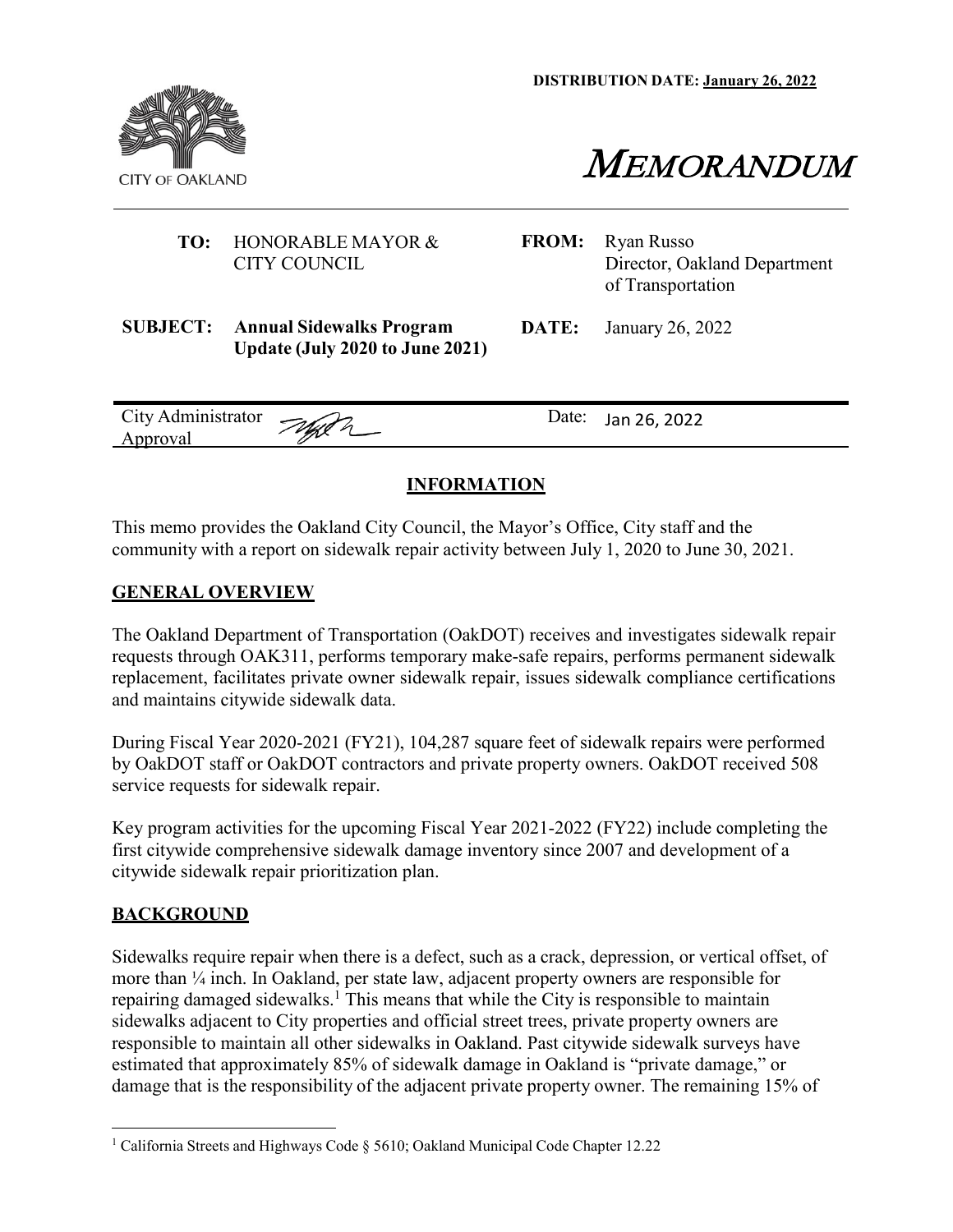sidewalk damage in Oakland is "public damage," or sidewalk damage at or within a public facility, or sidewalk damage that is caused by an official street tree.

As directed in the adopted FY2019-21 and FY2021-23 Capital Improvement Plan, the City's \$2M annual sidewalk repair program is dedicated to repairing public damage. The program is funded primarily by Measure KK and prioritizes repairing official tree damaged sidewalks, addressing sidewalk damage at City facilities, and facilitating private property sidewalk repairs.

# **SUMMARY**

This report summarizes the amount and types of sidewalk repairs recorded in FY21. This includes repairs by OakDOT staff, OakDOT contractors, and private property owners. This summary also provides the number of sidewalk inspections and Notices to Repair issued by sidewalk inspectors performed in the past year, and sidewalk repairs and certifications completed under the 2019 title transfer ordinance also known as the Buy-Sell-Repair ordinance Oakland Municipal Code (OMC 12.04.380). **Figure 1** below shows the square footage of sidewalks repaired in FY21.



# **Figure 1: Sidewalks Repaired in FY21 (Square Feet)**

In the period of July 1, 2020 to July 30, 2021, a total of 104,287 square feet of sidewalk was repaired, including repairs by OakDOT staff, OakDOT contractors, and private property owners. In the past year, OakDOT received 508 service requests for sidewalk damage.

## *Repairs by City Staff*

OakDOT staff complete both temporary and permanent repairs. Temporary repairs, or "makesafe" repairs, typically involve placing hot asphalt on a section of sidewalk to create a temporary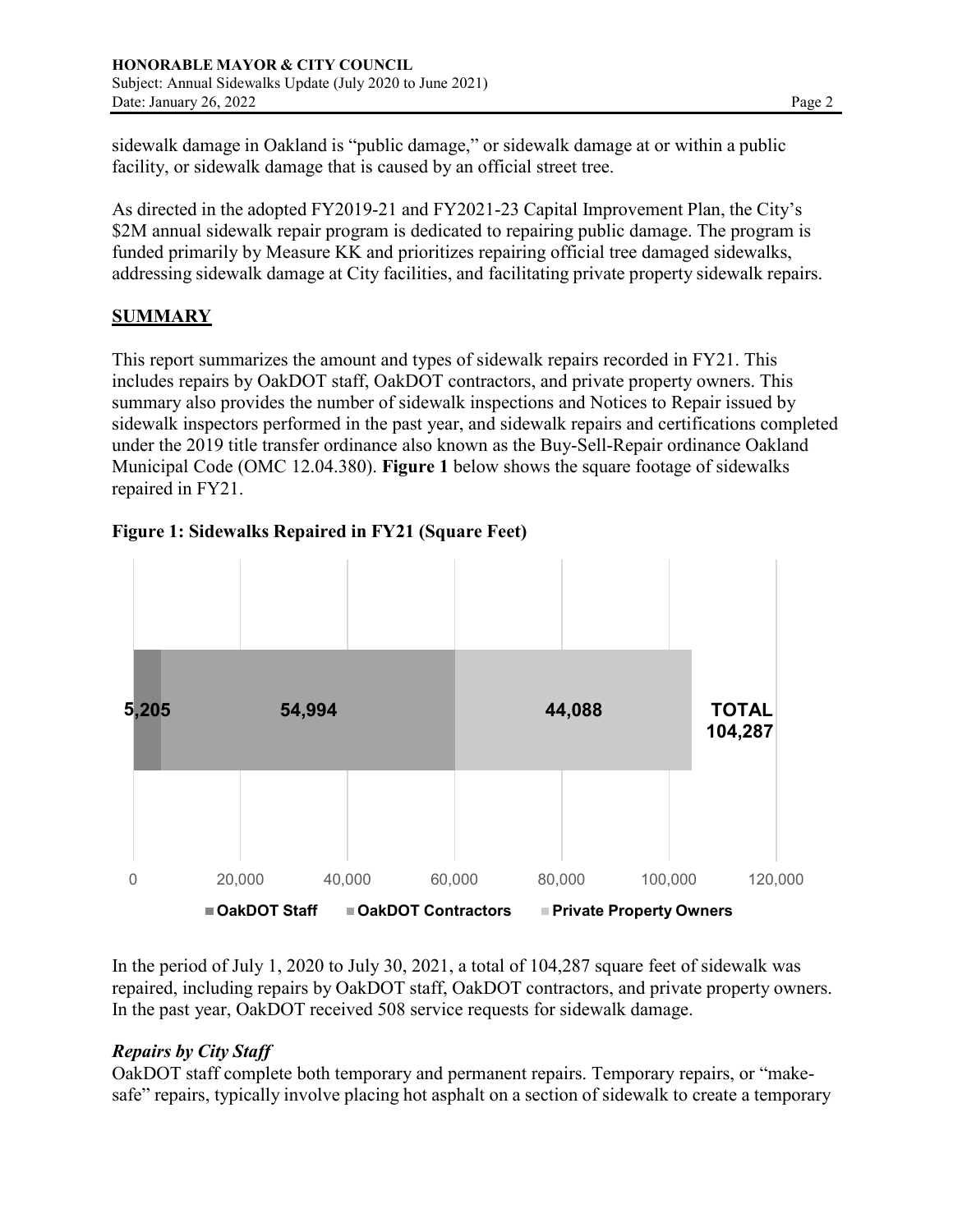ramp over an uplifted section, or to otherwise reduce a tripping hazard. Temporary repairs can also include grinding, shaving, or horizontal sawcutting of existing sidewalk sections. By distinction, permanent repairs include full removal of damaged concrete sidewalk sections and replacement with new concrete. In the past fiscal year, OakDOT staff addressed 32 locations of sidewalk damage, performing 9 temporary repairs and 23 permanent repairs on sidewalks in Oakland (Figure 2). The permanent repairs comprised a total of 5,205 square feet of repaired. This significant decrease from prior year totals was due to multiple and sustained staff vacancies within OakDOT's concrete crews. These vacancies included retirements of long-time supervisors and separations of other staff critical to the formation of a complete concrete repair crew, such as concrete finishers. Without a complete crew, concrete repairs cannot be performed. Recruitment efforts to restore full staffing are underway. **Figure 2** reflects the number of locations repaired by staff.



**Figure 2: Number of Locations Repaired by OakDOT Crews (FY19 – FY21)**

## *Repairs by Contractors*

OakDOT staff also maintain sidewalk repair contracts to perform sidewalk replacement. In the past year, OakDOT-managed contractors repaired 54,994 square feet of sidewalk replacement in Oakland.

In FY21, staff also began work under a new contract providing horizontal shaving that addressed 8,484 locations. Horizontal concrete shaving is a technique that provides an effective, environmentally-friendly alternative to full sidewalk replacement and typically costs half as much as full replacement. It smooths uplifts without damaging the rest of the sidewalk. Through this project, OakDOT is working through a backlog of more than 1,500 reports of sidewalk damage related to recorded official street trees. If the damage is not a candidate for horizontal shaving, OakDOT queues the location for a permanent replacement.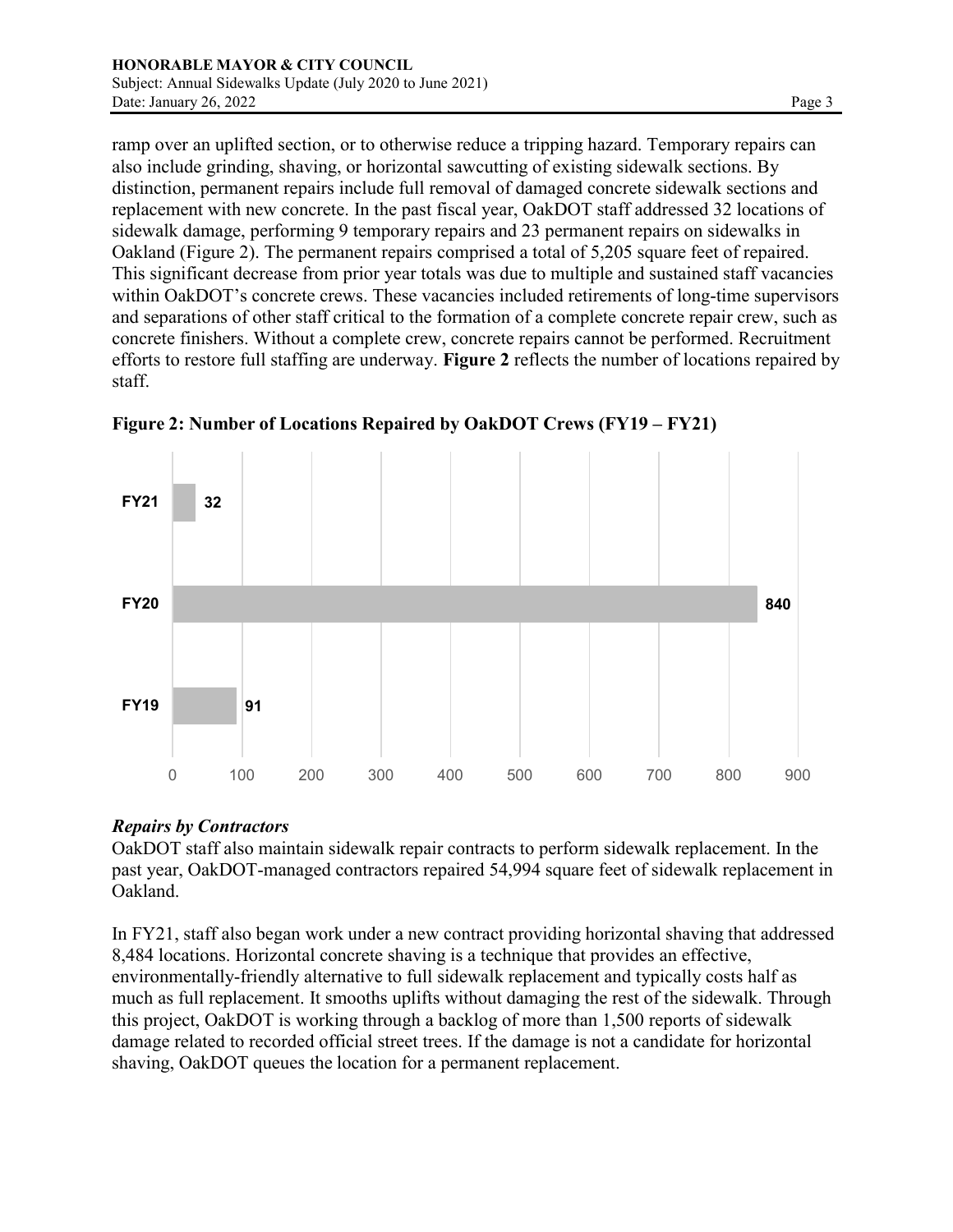### *Repairs by Private Property Owners*

The majority of sidewalks abut private property and the adjacent property owner is responsible to maintain these sidewalks. Accordingly, the largest number of sidewalk repairs are those performed by private property owners. In the past year, OakDOT issued 315 permits for sidewalk repair, totaling 44,088 square feet. **Figure 3** provides the number of sidewalk repair permits and associated square feet of sidewalk repair since 2011.



### **Figure 3: Private Sidewalk Repairs (2011-2021)**

The total sidewalk repair permits issued in the past year represents an increase of 14% from the prior fiscal year (274 permits to 315 permits), and an increase in the ten-year rolling average.

### *Service Requests for Sidewalk Damage and Notices to Repair*

OakDOT processes requests for sidewalk repairs that are received by OAK311, Oakland's call center for city services. OakDOT responds to each sidewalk repair service request with an inspection and determination of whether the damage is City responsibility or property owner responsibility to repair. If the damage is a City responsibility, the service request is placed in queue with OakDOT's sidewalks maintenance team for repair. If the damage is property owner responsibility, the inspector issues a Notice to Repair directing the property owner to address the damage.

In the past fiscal year, OakDOT received 508 new service requests for sidewalk repair and issued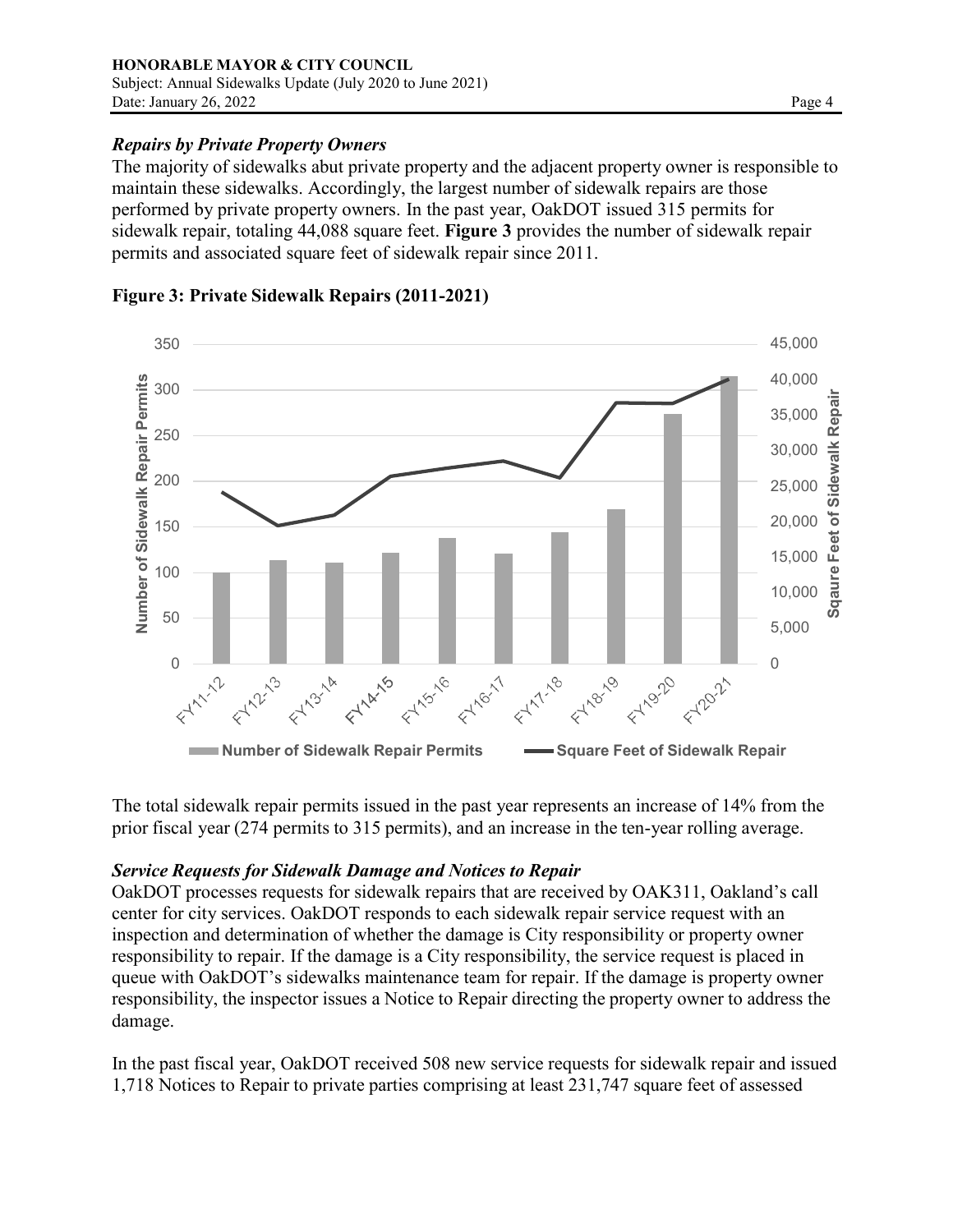damage. The greater ratio of Notices to Repair to service requests reflects both a proactive approach to surveying sidewalk corridors for damage and a standalone effort to revisit older sidewalk service requests, described in the following section.

**Figure 4** shows the number of Notices to Repair the City has issued over the past ten years and the accompanying square feet of damage associated with the Notices to Repair.





## *Low-Income Property Owner Repair Program*

In July 2019, City Council approved a resolution (Resolution No. 87746 C.M.S.) authorizing the Department of Transportation to perform sidewalk repairs at no cost on behalf of low-income property owners, with an initial fund of \$50,000. Subsequently, OakDOT began including information about this option when issuing Notices to Repair. To receive this waiver, a property owner residing in Oakland must present proof of participation in a means-tested program. This program has received 36 applications in FY21, and 34 application locations have been assessed and/or had repairs completed. The online application form is available in English, Spanish, and Chinese. Staff anticipate seeking additional funding authority for the program in the upcoming fiscal year.

### *American Disability Act (ADA) Sidewalk Repair Request Program*

The ADA Sidewalk Repair Program expedites necessary repairs of sidewalks damaged by City street trees upon request for qualified individuals with disabilities as defined by the Americans with Disabilities Act of 1990 and as amended. The program is not intended to address community concerns other than access for people with disabilities and does not make repairs that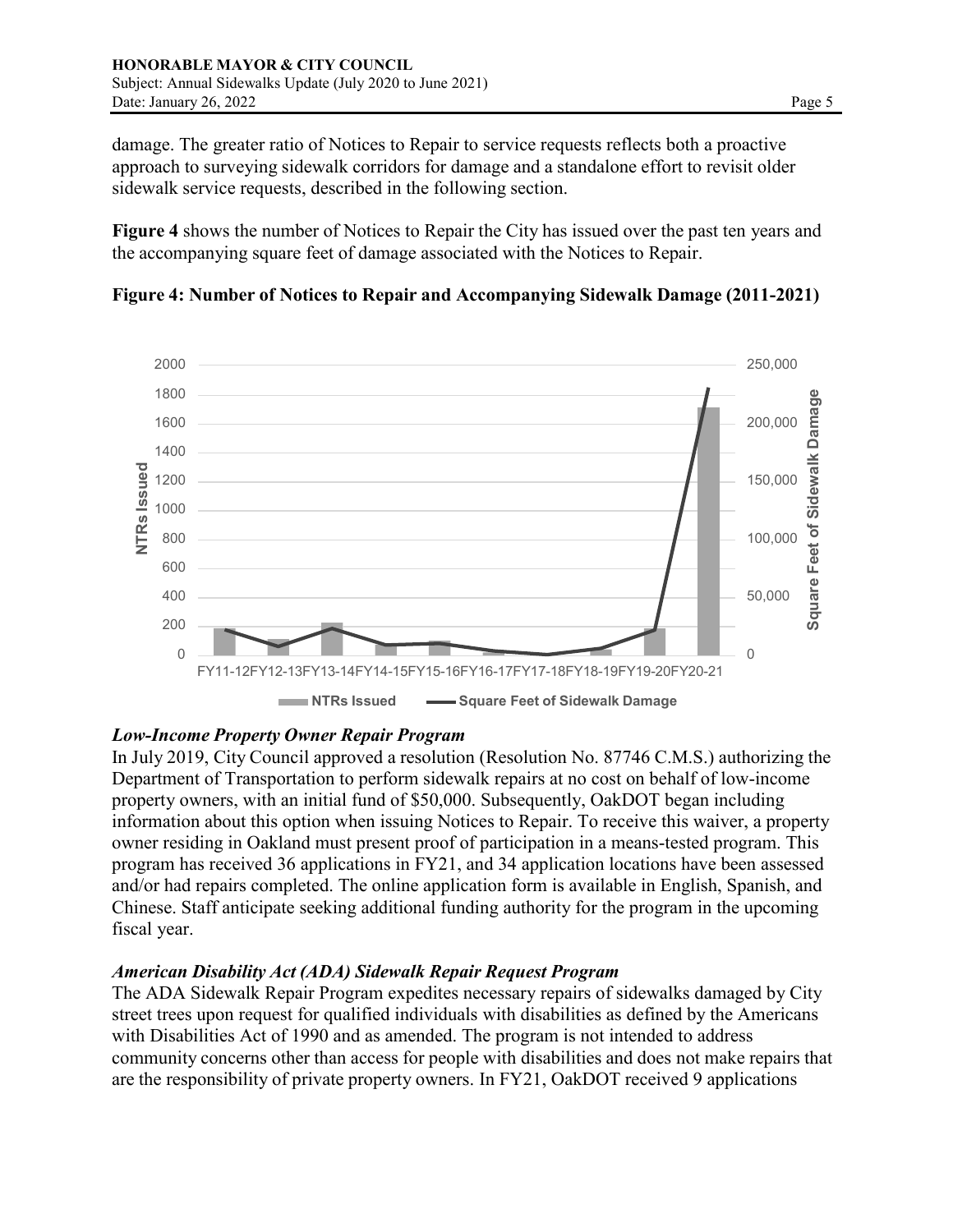through the ADA Sidewalk Repair Program and 9 application locations have been assessed and/or had repairs completed. This is an increase over the past ten-year history of the program.

## **ANALYSIS OF PROJECTS AND PROGRAMS**

This section provides analysis of key projects and programs within the sidewalks program, including two projects to reduce the backlog of sidewalk repair service requests, and the implementation of the 2019 Buy-Sell-Repair Ordinance.

### *Private Sidewalk Damage Backlog Project*

Backlogs of service requests are frustrating for members of the public and staff alike. Significant backlogs create prioritization challenges for staff wrestling with addressing new issues as they arise but needing to simultaneously make progress on requests that are several years old. Oaklanders are likewise frustrated by slow responses times as a result of the backlog.

In FY21, staff further advanced a project to address private sidewalk damage, targeting the approximately 1,500 locations with an open service request that did not have a tree associated with the damage and had not yet received a Notice to Repair. The City of Oakland consultant first removed duplicate requests resulting in approximately 1,200 locations that the consultant inspectors then visited to verify and measure the damage. At approximately 400 locations, the sidewalk damage was gone on arrival often due to already completed repairs. Damage at other locations were reassigned to different city departments or outside agencies, such as damage caused by broken PGE utility lids. In total, 577 Notices to Repair were sent to property owners. In FY22, staff will visit and reinspect the approximately 50 remaining locations and issue Notices to Repair as needed.

#### *Official Street Tree Sidewalk Damage Backlog Project*

A second project addresses location where an official street tree is causing sidewalk damage. Tree-related sidewalk damage means an otherwise simple repair can become a very complicated effort. There are more than 1,400 reported locations citywide where an official tree has caused sidewalk damage, and each of these 1,400 locations presents a unique problem: at each location, the sidewalk will need to be demolished and the tree roots exposed. Then the tree roots must be evaluated to determine whether any can be pruned in order to provide a compliant sidewalk, or whether the sidewalk should be re-routed around or ramped up over the roots. At times, there are easy choices; in other instances, there are no good options. Then, the sidewalk section is replaced.

In FY21, staff assigned the 1,400 locations to a horizontal concrete shaving contractor. Horizontal concrete shaving can provide an immediate fix to some tree-damaged sidewalks without damaging the sidewalk as with traditional concrete grinding and in a fraction of the time compared to the traditional remove and replace effort described above. By end of FY21, the contractor had evaluated approximately 1,150 of the 1,400 locations, and either performed a trip hazard mitigation by shaving the uplifted sidewalk or performed an assessment of the remaining damage. By end of FY21, trip hazards were mitigated at 449 locations. Status updates on this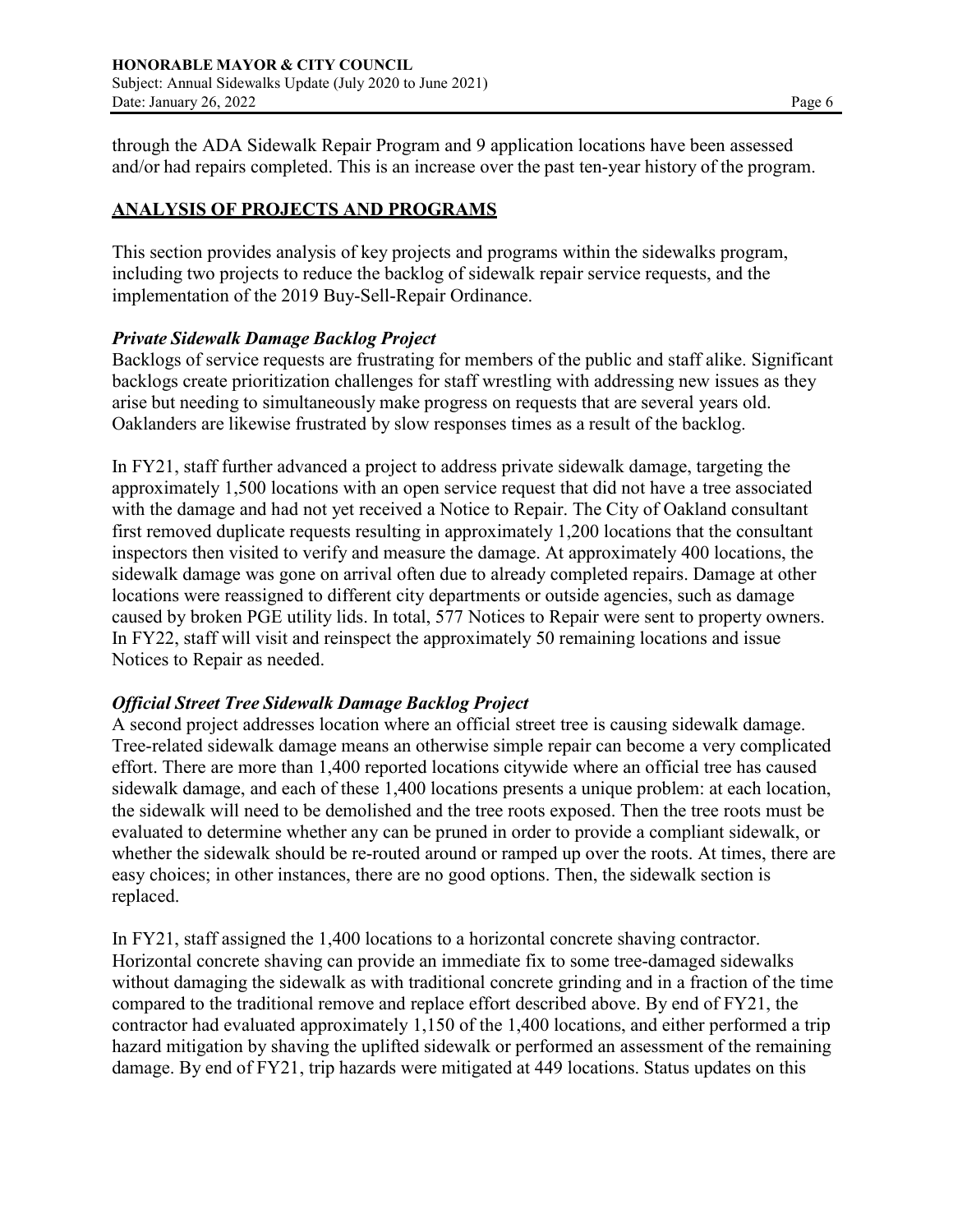project were provided on an online map<sup>2</sup> that was updated weekly. Additionally, at 709 locations, sidewalk uplifts caused by trees were not candidates for horizontal shaving and instead the contractor provided estimated quantities for a future remove and replace operation. Following the completion of this phase of trip hazard mitigation and assessment, staff will use the estimated quantities to prepare a second contract for full sidewalk replacement at all locations that were not addressable by concrete shaving. This contract is anticipated to be initiated in FY22.

### *Buy-Sell-Repair Ordinance*

In July 2019, the Oakland City Council adopted a Buy-Sell-Repair Ordinance, Oakland Municipal Code (OMC 12.04.380) which requires that sidewalks must be in compliant condition<sup>3</sup> upon title transfer of real property. Under the ordinance, property owners must repair their sidewalks and/or certify it is compliant when buying or selling a property, and when performing a renovation valued at more than \$100,000.

To implement this ordinance, OakDOT developed a sidewalk compliance certificate. A compliance certificate certifies that the sidewalk adjacent to a property is compliant with the ordinance. For property owners who cannot repair and/or certify their sidewalk before title transfer, OakDOT also created a provisional certificate category. The provisional certificate is valid for a period of  $120<sup>4</sup>$  days, beginning the date the provisional certificate is issued. Within those 120 days, the property owner must repair and then certify their sidewalk.

During the second year of the ordinance, OakDOT issued 2,139 compliance certificates (provisional and final certificates) and 82 sidewalk repair permits **(Figure 5** below) related to property transfers.



**Figure 5: Number of Sidewalk Compliance Certificates and Related Repair Permits**



<sup>2</sup> "OakDOT Tree-Related Trip Hazard Repair 2021,"

https://oakgis.maps.arcgis.com/apps/webappviewer/index.html?id=0488c3cc219a4cc1bcbaf34d43a40790

<sup>3</sup> Compliant sidewalks must be free from any crack or vertical offset of more than ¼ inch, according to the Federal Americans with Disabilities Act (ADA) Guidelines.

<sup>4</sup> In FY21, the provisional period was increased from 90 to 120 days to better support compliance.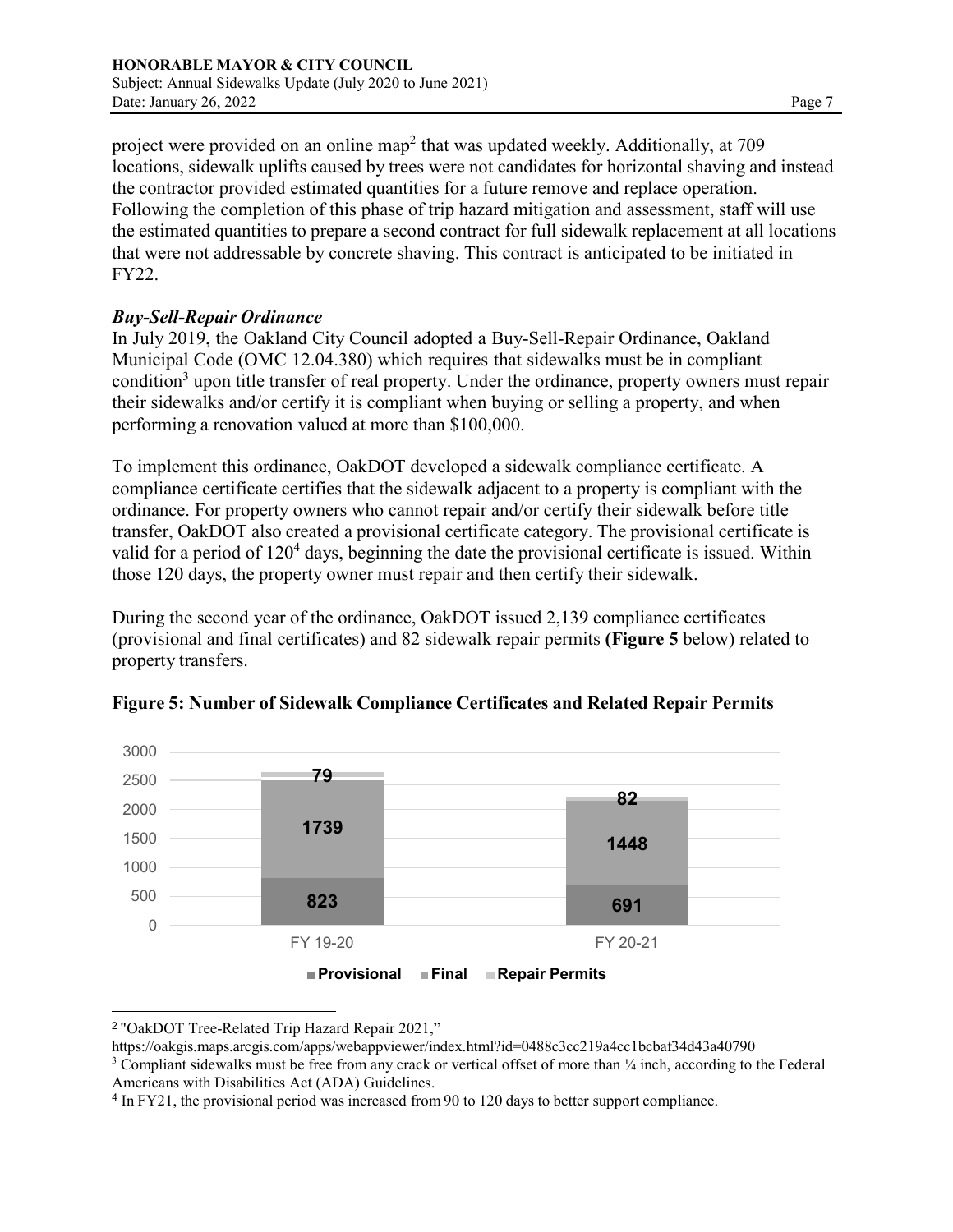Staff estimate that during FY21, 5,271 property transfers were subject to the ordinance. These title transfer records matched 1,474 properties that had a final or provisional sidewalk compliance certificate on file certifying that the sidewalk was compliant with 82 locations also having a final permit for sidewalk repair performed (**Table 1**). All locations that do not have a compliance certificate on file will receive a written notice.

### **Table 1: Total Property Transfers and Sidewalk Certifications or Permits (FY20 – FY21)**

|                                                                          | FY20 <sup>5</sup> | <b>FY21</b> |
|--------------------------------------------------------------------------|-------------------|-------------|
| Number of Properties Sold in Oakland                                     | 3.450             | 5,271       |
| Properties Sold with Final or Provisional Compliance Certificate on File |                   | 1.474       |
| Properties Sold with Final CGS Permit for Sidewalk Repair                | 79                | 82          |

In addition, staff reviewed renovation permits from the Planning & Building Department for properties where renovations greater than \$100,000 were completed. Under the Buy-Sell-Repair Ordinance, renovations valued at greater than \$100,000 also trigger sidewalk certification. Staff found 504 properties in Oakland that completed renovations greater than \$100,000. Of these, 47 locations have a valid sidewalk certification.

In FY22, staff will implement a number of goals toward increased compliance with the ordinance, short of fines and fees. Implementation of an update to the City's online permit portal will enable property owners to easily file for provisional and final certifications, as well as exemptions. This process was initiated in FY21. Once the update is implemented in FY22, staff will complete the following actions:

- Send courtesy notices to the addresses where a provisional certification has been filed but no final certificate is on file.
- Send courtesy notice to addresses which completed repairs greater than \$100,000 but did not also complete compliance certificates for their sidewalks.
- Send courtesy notices to the addresses where title transfers occurred in the past two fiscal years, but no compliance certificate is on file.

In the past year, staff provided courtesy notices to title agencies in Oakland reminding them of their obligations to review the compliance certificate on all title transfers. Additionally, staff identified a process improvement related to the permitting of renovations and is working with the Planning & Building Department's Building Bureau to implement this improvement which will ensure property owners completing renovations are made aware of the certification requirement.

### *Impacts of Covid-19*

City staff continued to meet the sidewalks program's goals amid the continued Covid-19 pandemic. Flexible telecommute arrangements have enabled design staff to continue to prepare

 $5$  Total for FY20 reflect updated numbers from more accurate data provided to the City in 2021 by title transfer data company.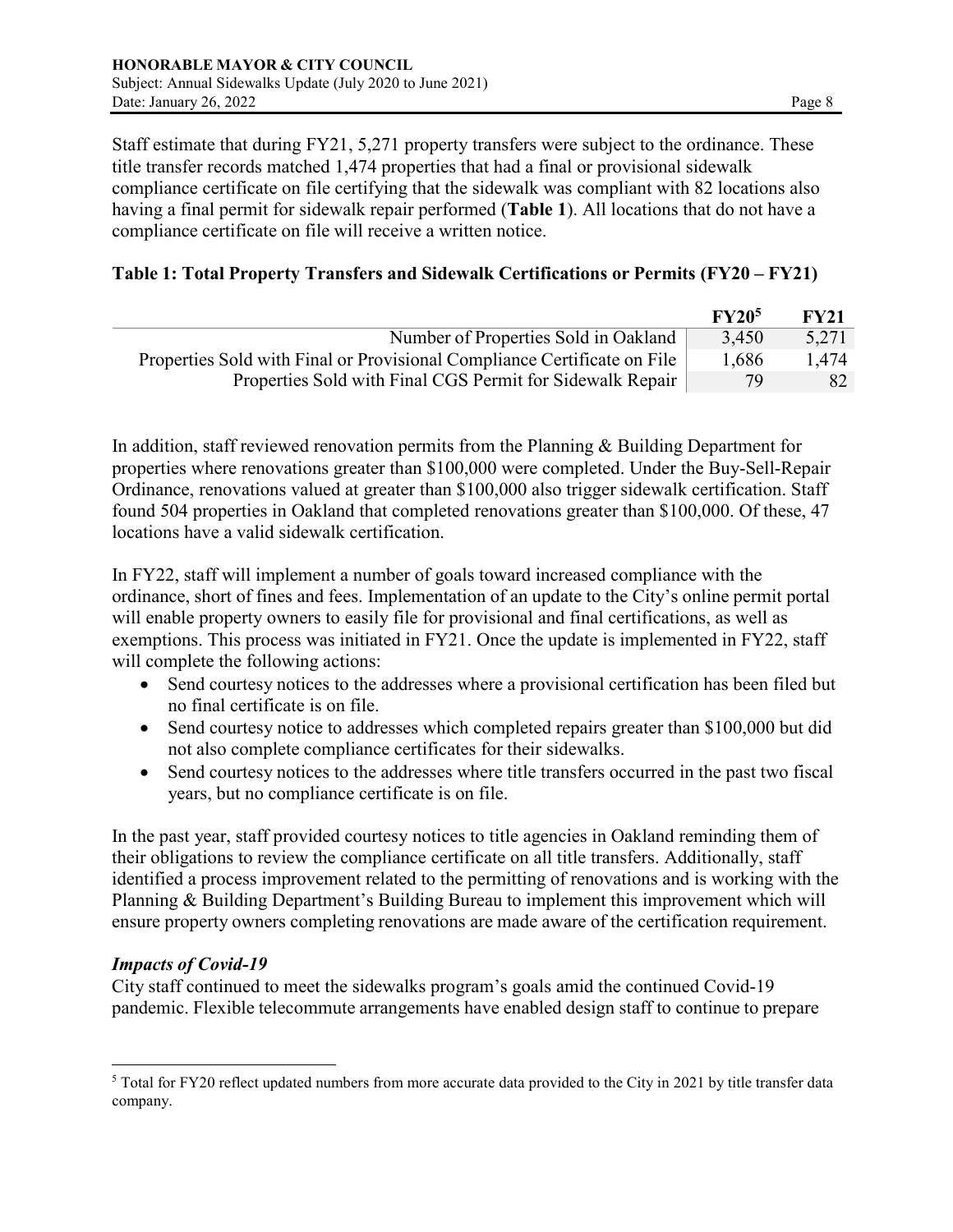engineering plans, while masking and social distancing practices prevented City staff and contract crews from Covid-19 outbreaks.

#### **PUBLIC INFORMATION**

Information and reports related to the sidewalks program are maintained on the City's website.6 These include frequently asked questions regarding sidewalk damage, sidewalk certificates, and hiring a contractor.

Respectfully submitted,

 $2\sqrt{N}$ 

RYAN RUSSO Director, Oakland Department of Transportation

Reviewed by: Fred Kelley Assistant Director Department of Transportation

Amit Salwan, P.E. Division Manager Great Streets Delivery Division

Sarah Fine, M.C.P. Complete Streets Paving & Sidewalks Manager Department of Transportation

Prepared by: Josie Ahrens, M.C.P. Transportation Planner Department of Transportation

For questions, please contact Sarah Fine, Complete Streets Paving & Sidewalks Program Manager at (510) 238-6241.

<sup>6</sup> "City of Oakland | Sidewalks" <http://www.oaklandca.gov/topics/sidewalks>